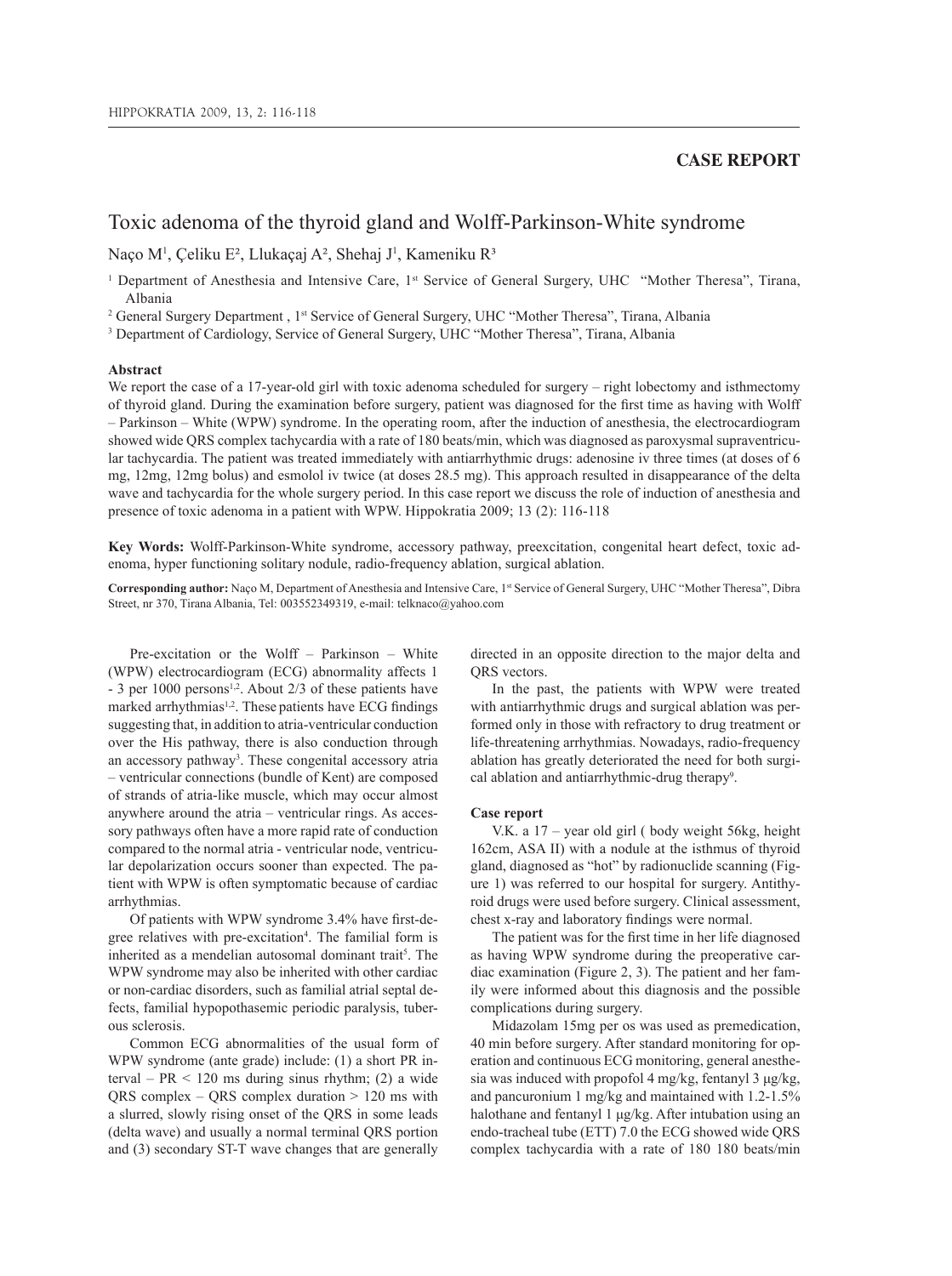

**Figure 1:** Radionuclide scanning of thyroid gland showing a hot nodule.

which was diagnosed as paroxysmal supraventricular tachycardia and a delta wave. Blood pressure was 111/71 mm Hg. Our choice was treatment with antiarrhythmic drugs: adenosine i.v three times (at doses 6 mg, 12 mg, 12 mg bolus) and esmolol i.v. twice (at doses 28.5 mg, injected slowly for about 4min). These drugs lead to the delta wave and tachycardia disappearance. The continuous ECG monitoring showed a sinus rhythm until the end of surgery. Serum electrolyte concentration and arterial gases were within normal limits.

Halothane was discontinued at the end of operation (isthmusectomy) which lasted 110 min. Because of the increasing ventricular response through the normal pathway, atropine was not used with neostigmine (1mg) at the recovery room.

The patient was extubated without complications at the end of thyroid surgery. She made an uneventful re-



**Figure 2:** ECG of Wolff-Parkinson-White syndrome showing a short PR interval and delta wave fused with normal QRS complex in I and Avl.

covery and ECG was the same as before the operation. The patient was discharged from the hospital two days later.

#### **Discussion**

Solitary thyroid adenomas that cause hyperthyroidism (toxic adenoma, hyper functioning solitary nodule, toxic nodule) are benign monoclonal tumors characterized by their capacity to grow and produce  $T_4$  and  $T_3$  autonomously, i.e., in the absence of thyrotropin  $(TSH)^{11}$ .

The manifestations of toxic adenoma are generally milder than those of Graves' disease and are notable for the absence of the autoimmune signs (infiltrative orbitopathy, myopathy); cardiovascular manifestations may be prominent<sup>12,13</sup>.

Patients who require thyroidectomy may have other unrelated diseases that affect anesthetic management. WPW syndrome is one of those situations. Patients with WPW syndrome have an accessory pathway that bypasses the atrio-ventricular node. The two most common types of arrhythmia in the WPW syndrome are: (1) a circus movement tachycardia, also called an atrio-ventricular reentrant tachycardia, (2) atrial fibrillation<sup>7</sup>. Atrial fi-



**Figure 3:** ECG of Wolff-Parkinson-White syndrome showing pre-exitation.

brillation is a life-threatening arrhythmia in patients with WPW syndrome if the atrio – ventricular accessory pathway has a short anterograde refractory period that allows many atrial impulses to be conducted to the ventricle. That will result in very high ventricular rates with possible deterioration into ventricular fibrillation and sudden death<sup>8</sup>. A circus movement tachycardia is well tolerated in general by the patient when additional heart disease is absent, but may deteriorate into atrial fibrillation, and the ventricular rate and risk for ventricular fibrillation will depend on the anterograde refractory period of the accessory pathway. Patients with the WPW syndrome can have intermittent pre-excitation with variable ECG patterns. Conduction by way of an accessory pathway frequently occurs in a retrograde fashion, from ventricles to atria, and the pathway can thus be concealed and the electrocardiogram normal. Analysis of the ECG pattern can be